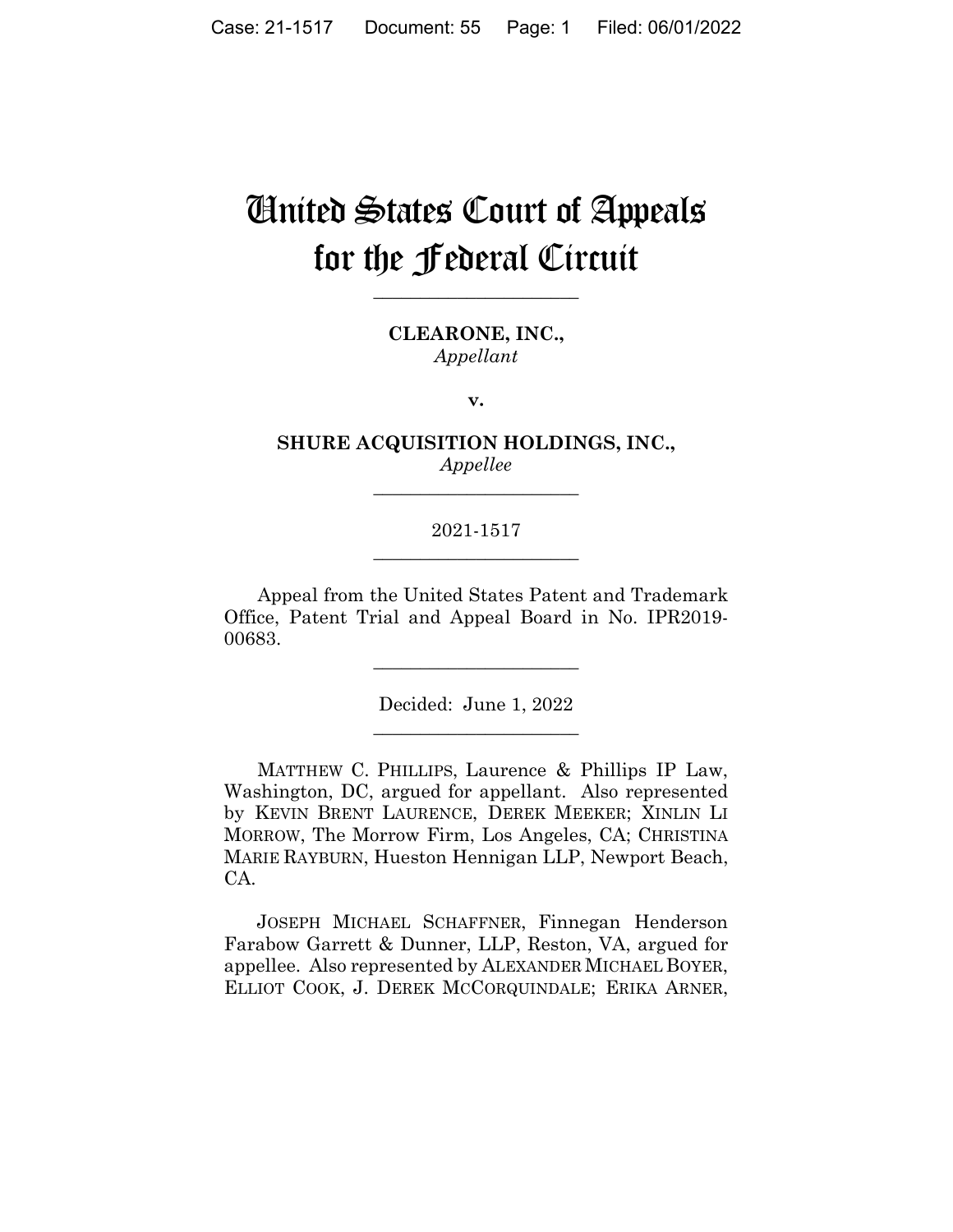Washington, DC; VLADIMIR AREZINA, VIA Legal, LLC, Chicago, IL.

 $\mathcal{L}_\text{max}$  and  $\mathcal{L}_\text{max}$  and  $\mathcal{L}_\text{max}$  and  $\mathcal{L}_\text{max}$ 

Before MOORE, *Chief Judge*, NEWMAN and HUGHES, *Circuit Judges*.

### MOORE, *Chief Judge*.

ClearOne, Inc. appeals from an *inter partes* review final written decision holding the self-similar configuration term in substitute claim 57 of U.S. Patent No. 9,565,493 not indefinite. ClearOne also appeals the Patent Trial and Appeal Board's separate written decision denying its request to file a motion for sanctions against Shure Acquisition Holdings, LLC. For the reasons discussed below, we affirm.

#### **BACKGROUND**

Shure owns the '493 patent, which relates to arrays of microphones and housings for the arrays so that the arrays and housings may be fitted into a drop ceiling grid. '493 patent at Abstract, 1:6–9. The array is configured, in one embodiment, to "include<sup>[]</sup> a plurality of microphone transducers selectively positioned in a self-similar or fractal-like configuration, or constellation." *Id*. at 3:66–4:1. For example, "this physical configuration can be achieved by arranging the microphones in concentric rings, which allows the array microphone to have equivalent beamwidth performance at any given look angle in a three-dimensional (e.g.,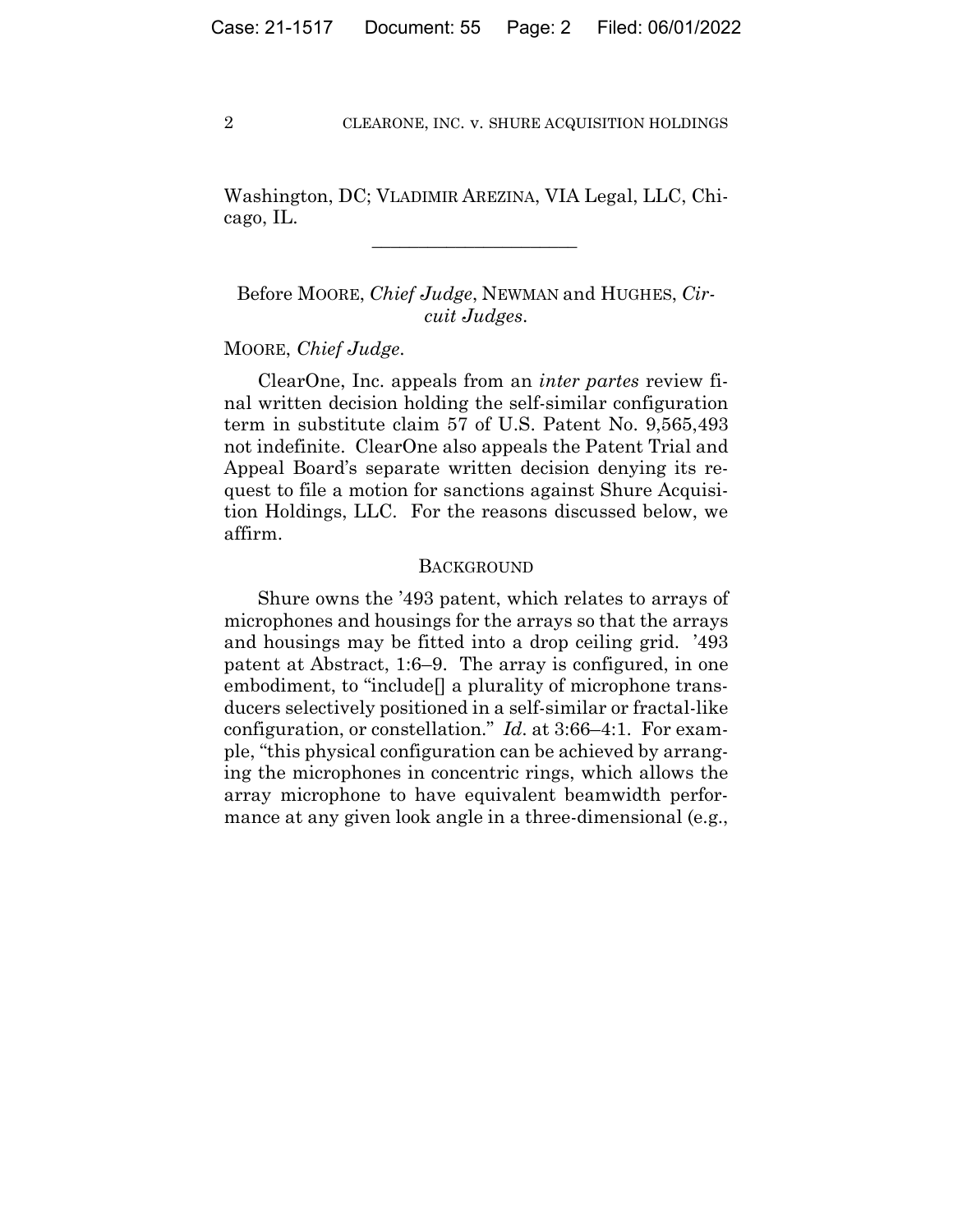X-Y-Z) space." *Id*. at 4:3–7. An example array of microphones 106b is shown in '493 patent Figure 5:



During *inter partes* review (IPR), Shure moved to amend the claims of the '493 patent and added independent claim 57, which recites in relevant part:

A microphone assembly comprising:

an array microphone comprising a plurality of microphones *arranged in a self-similar configuration* . . . .

J.A. 1040 (emphasis added).

The Board granted Shure's motion to amend and concluded that a skilled artisan would understand "self-similar" to have had a well-known meaning and include the specification's disclosure of "fractal-like[] configurations or constellations," which does not create an ambiguity.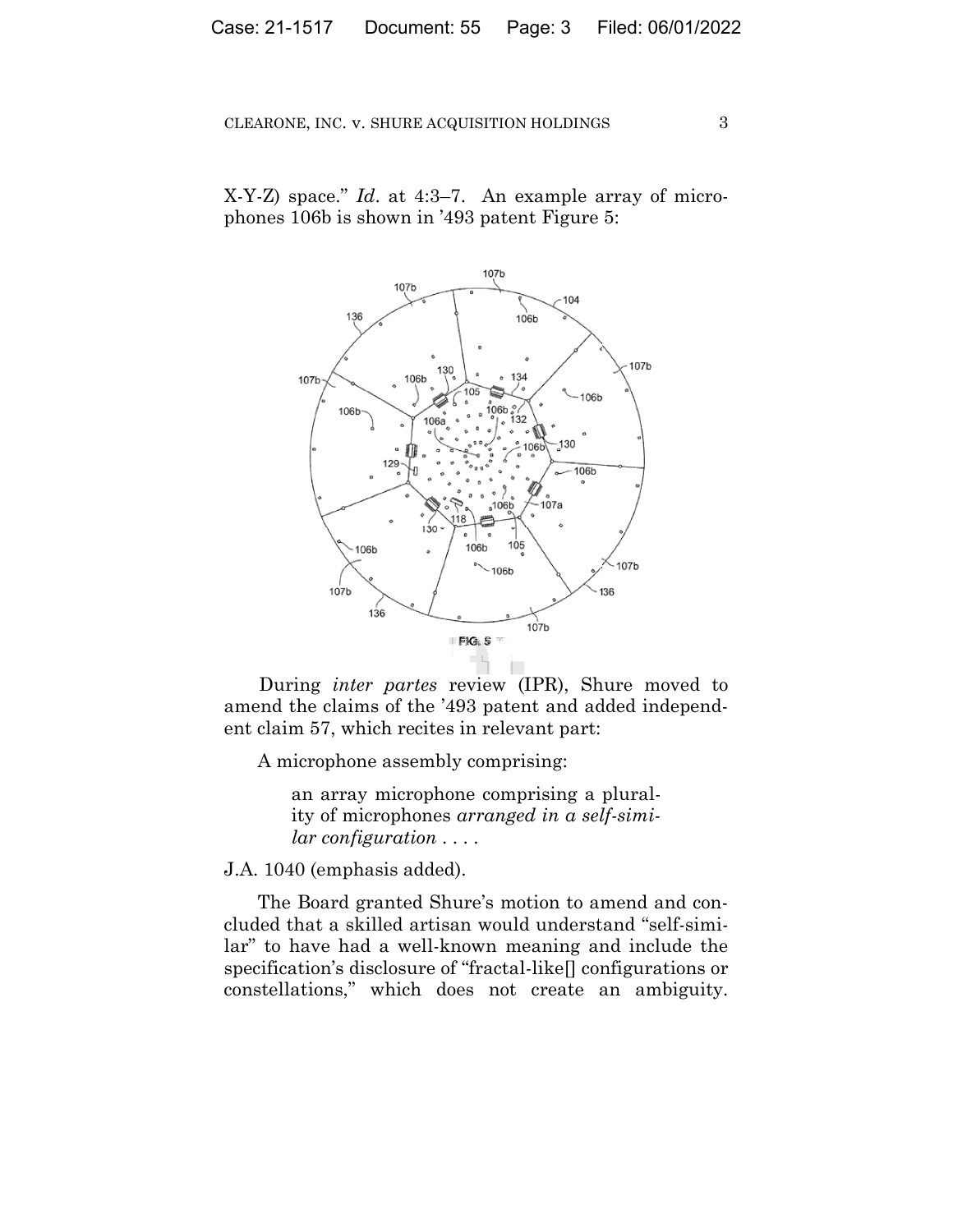*ClearOne, Inc. v. Shure Acquisition Holdings, Inc.*, No. IPR2019-00683, 2020 WL 4742525, at \*45 (P.T.A.B. Aug. 14, 2020) (*FWD*).

ClearOne then requested rehearing and leave to file a sanctions motion against Shure, arguing Shure violated its duty to disclose material prior art. ClearOne explained that three weeks before the Board issued its FWD, Shure petitioned for post-grant review of U.S. Patent No. 10,728,653, which also relates to drop ceiling microphone arrays. '653 patent at Abstract; *see generally Shure Inc. v. ClearOne, Inc.*, No. PGR2020-00079, 2020 WL 4361034 (P.T.A.B. July 28, 2020) (*PGR Petition*). Shure asserted that all claims of the '653 patent would have been obvious over, *inter alia*, U.S. Patent Publication No. 2009/0173570 (Levit) and disclosed U.S. Patent Publication No. 2009/0173030 (Gulbrandsen) for background information purposes. *See generally PGR Petition*, 2020 WL 4361034. Shure did not disclose Levit or Gulbrandsen in the IPR of the '493 patent, including in its motion to amend. According to ClearOne, this was a violation of Shure's duty of disclosure warranting rehearing and sanctions. *See* J.A. 1565–72, 12010–18.

After ClearOne served its proposed sanctions motion on Shure and the parties participated in an oral hearing before the Board, the Board denied rehearing and did not authorize ClearOne to file a sanctions motion. *ClearOne, Inc. v. Shure Acquisition Holding, Inc.*, No. IPR2019- 00683, 2020 WL 6434969, at \*4 (P.T.A.B. Nov. 2, 2020) (*Sanctions Decision*); *Clearone, Inc. v. Shure Acquisition Holdings, Inc.*, No. IPR2019-00683, 2020 WL 6479365, at \*2 (P.T.A.B. Nov. 3, 2020) (*Rehearing Denial*). The Board concluded that Shure did not violate its duty to disclose because, *inter alia,* Levit and Gulbrandsen were cumulative of references asserted by ClearOne in its IPR petition. *Sanctions Decision*, 2020 WL 6434969, at \*3. The Board reasoned that allowing ClearOne to file its sanctions motion would be little more than a second opportunity at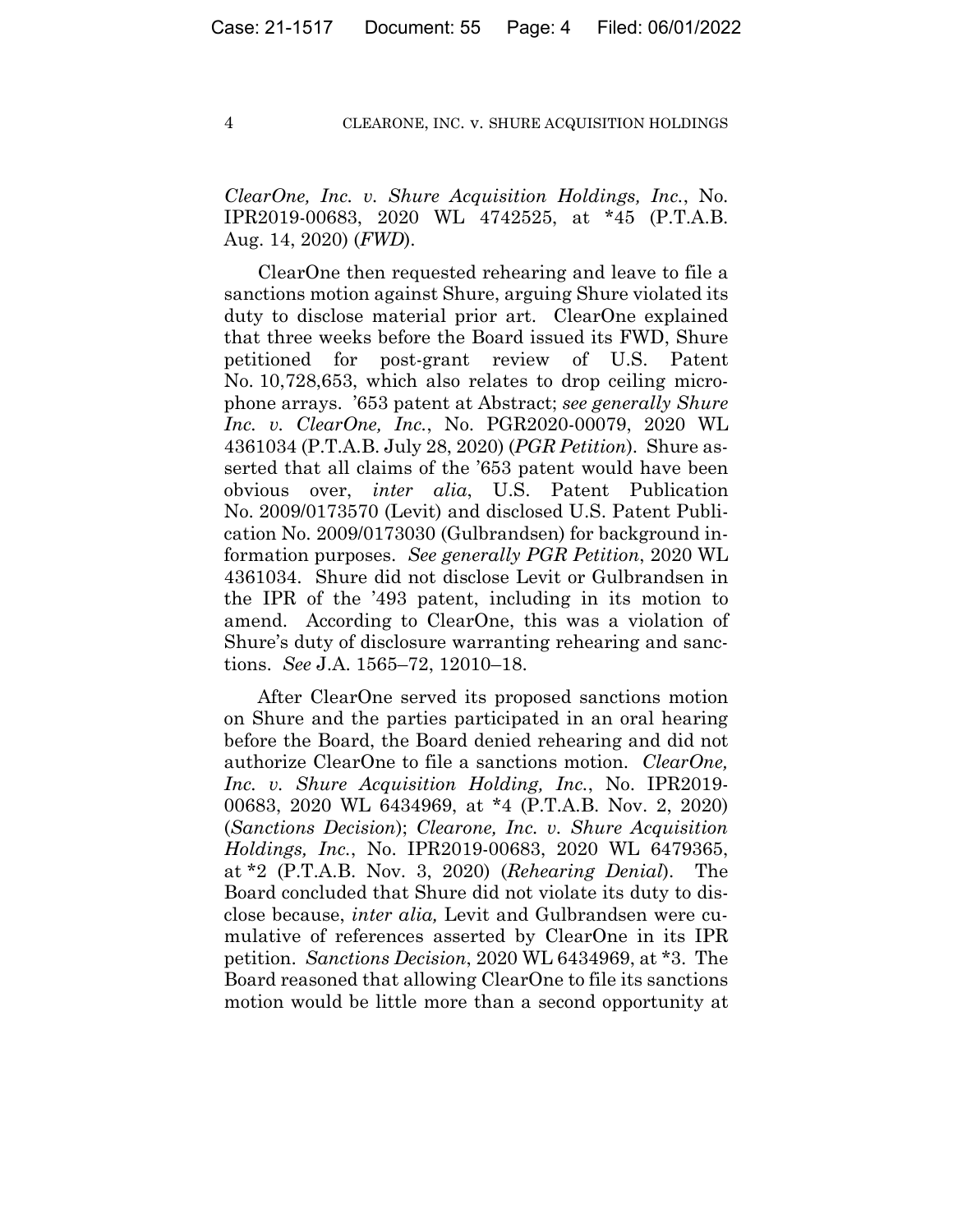its IPR with the hindsight benefit of knowing the Board's views of the deficiencies in its invalidity contentions. *Id*.

 ClearOne appeals. We have jurisdiction under 28 U.S.C. § 1295(a)(4)(A).

#### DISCUSSION

Definiteness is a matter of claim construction, which is a legal determination we review de novo. *Noah Sys., Inc. v. Intuit Inc.*, 675 F.3d 1302, 1311 (Fed. Cir. 2012); *HTC Corp. v. Cellular Commc'ns Equip., LLC*, 877 F.3d 1361, 1367 (Fed. Cir. 2017). Claim construction may be based on factual determinations by the Board, which we review for substantial evidence. *HTC Corp.*, 877 F.3d at 1367. Under 35 U.S.C. § 112(b), patent claims must "particularly point[] out and distinctly claim[] the subject matter" regarded as the invention. This requires that claims, "viewed in light of the specification and prosecution history, inform those skilled in the art about the scope of the invention with reasonable certainty." *Nautilus, Inc. v. Biosig Instruments, Inc.*, 572 U.S. 898, 910 (2014). Extrinsic evidence may help identify the scope of the claims. *Guangdong Alison Hi-Tech Co. v. Int'l Trade Comm'n*, 936 F.3d 1353, 1359–60 (Fed. Cir. 2019). Failure to meet this standard renders a claim invalid as indefinite. *Nautilus*, 572 U.S. at 901.

The Board determined that claim 57's self-similar configuration limitation is not indefinite. It reasoned that it has a well-known meaning and that a skilled artisan would understand the term to include the specification's example patterns, including "fractal-like[] configurations or constellations." *FWD*, 2020 WL 4742525, at \*45. It also concluded that the specification's disclosure of a self-similar or fractal-like configuration does not create an ambiguity as to whether the patent "equates or contrasts the term 'selfsimilar' with the term 'fractal-like.'" *Id*. The Board found, based on extrinsic dictionary definitions and expert testimony, that the specification does not deviate from the term's well-known meaning. *Id*.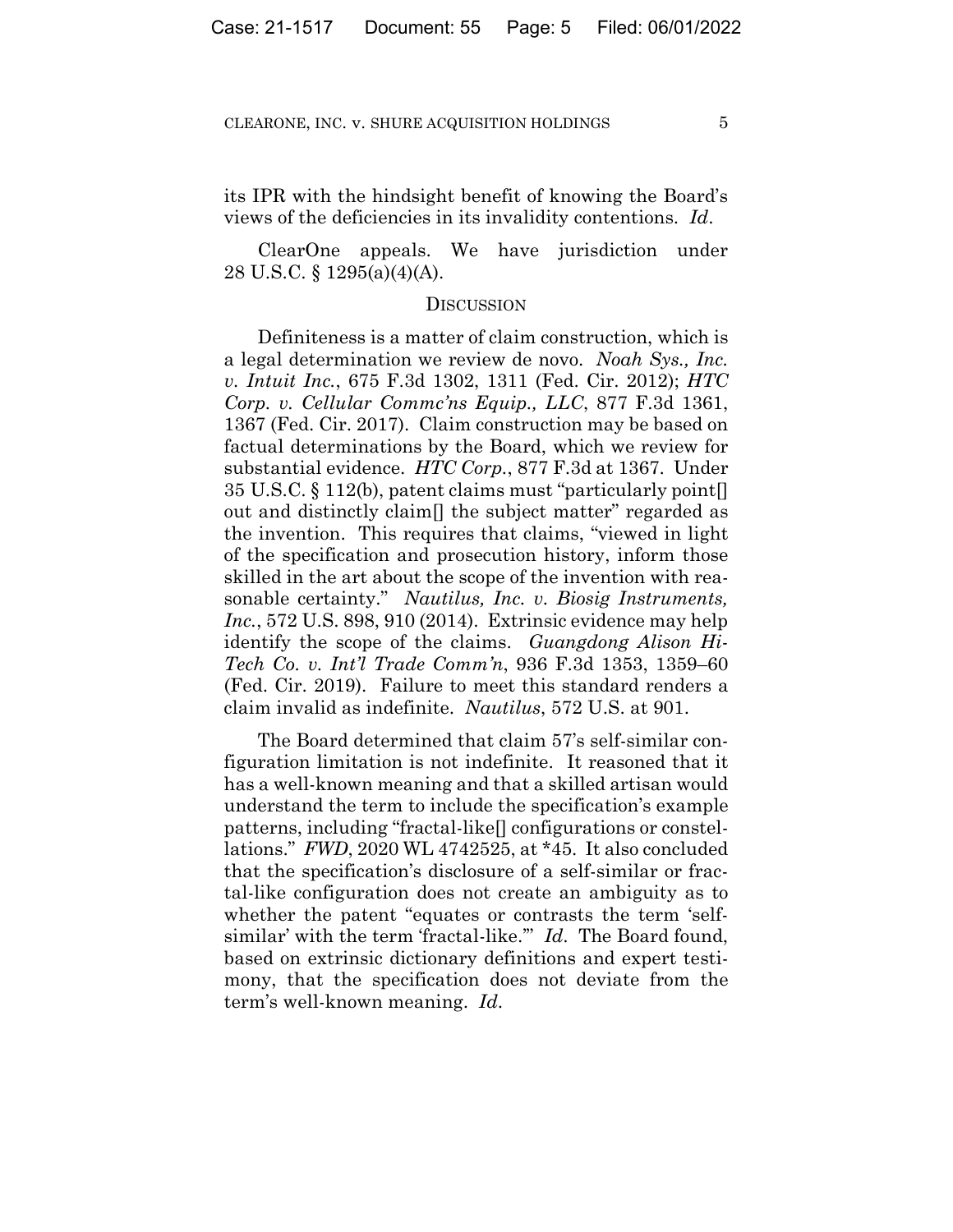Based on the intrinsic record alone, we conclude that the written description provides, with reasonable certainty, the scope of the term self-similar. It discloses an embodiment having "a plurality of MEMS microphones . . . arranged in a self-similar *or repeating* configuration comprising *concentric, nested rings* of microphones (e.g., the rings 910–922) surrounding a central microphone." '493 patent at 15:8–13 (emphasis added); *see id*. at Figs. 5, 9. It also refers to the microphones being arranged "in a fractal, or self-similar, configuration surrounding the central microphone." *Id*. at 9:8–10. "[T]he microphones . . . can be arranged in concentric, circular rings of varying sizes" and at different "radial distances from the central microphone." *Id.* at 9:25–34. The microphones may also be arranged in other repeating shapes, "such as . . . ovals, squares, rectangles, triangles, pentagons, or other polygons." *Id*. at 12:19– 21. Figure 9, reproduced below, illustrates an example of a self-similar arrangement of nested concentric circles. These disclosures show that self-similar configuration refers to repeating or fractal-like configurations, such as concentric rings, ovals, or other shapes. Accordingly, read in light of the specification, the term self-similar informs skilled artisans, with reasonable certainty, about the scope of the invention.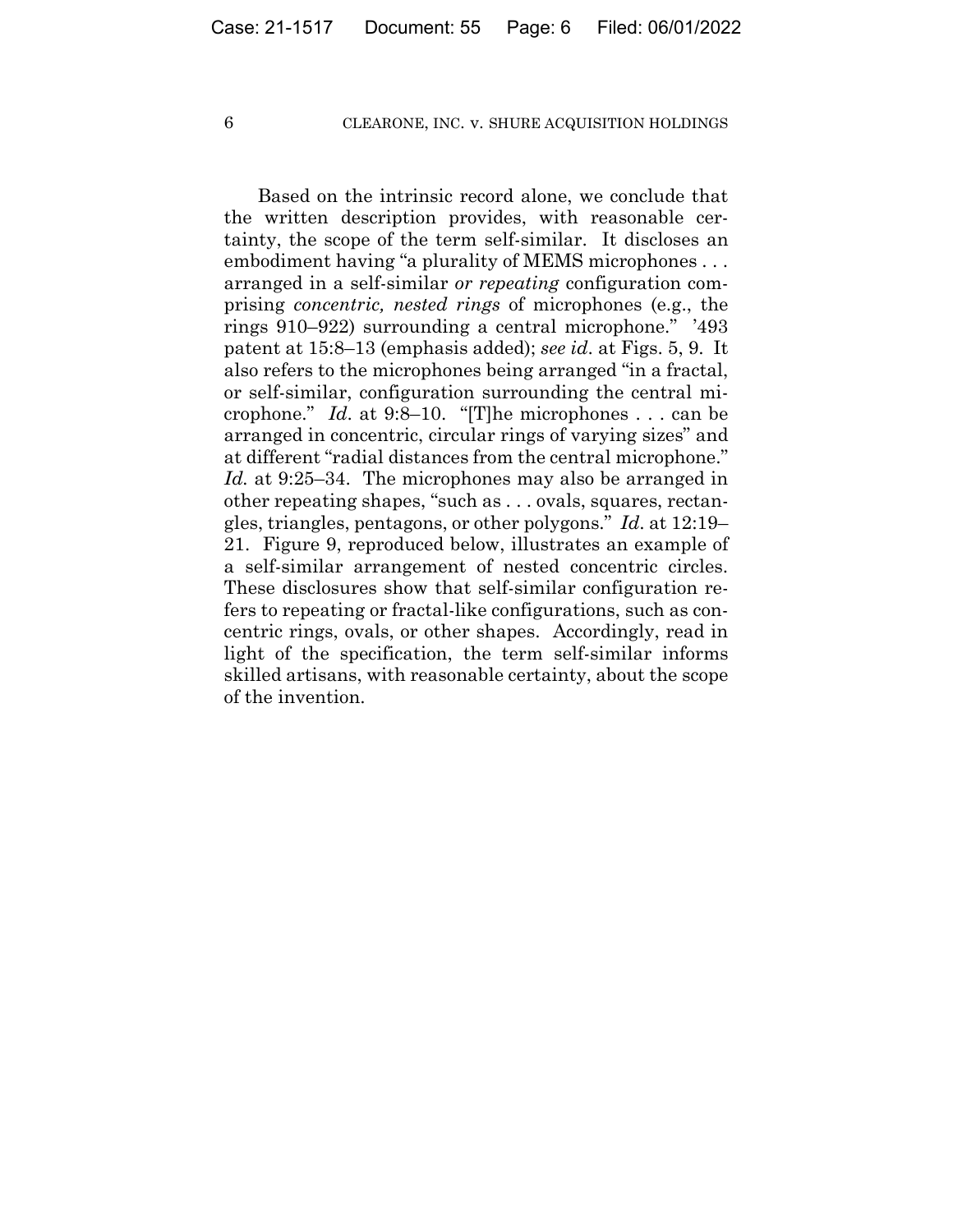

ClearOne argues that the written description's disclosure of fractals, concentric circles, and repeating patterns confuses, rather than clarifies, what arrangements are self-similar because those examples must be understood as distinct from self-similar configurations. Appellant's Opening Br. 41–47. We do not agree. In context, all those disclosed patterns are examples of self-similar configurations, not of distinct embodiments. The phrases "self-similar or fractal-like" and "self-similar or repeating" are not juxtapositions; they equate self-similar to fractal-like or repeating patterns. And even if self-similar is broader than these examples, that does not make the term indefinite. *BASF Corp. v. Johnson Matthey Inc.*, 875 F.3d 1360, 1367 (Fed. Cir. 2017). We reject ClearOne's argument that the specification creates any ambiguity.

Moreover, substantial evidence supports the Board's finding that self-similar has a well-known meaning and confirms the scope of the invention in the written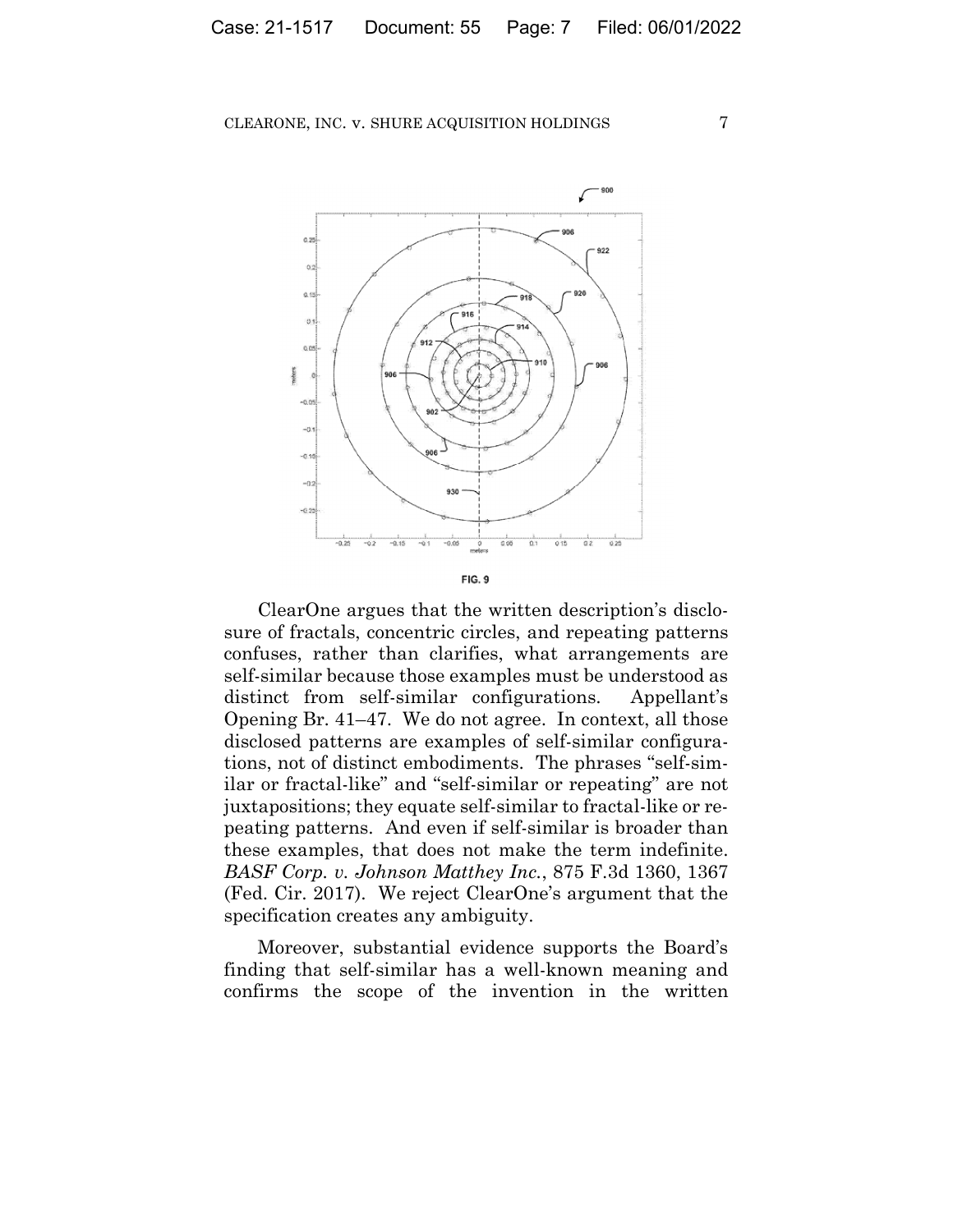description. One dictionary of record defines self-similar as "the quality or state of having an appearance that is invariant upon being scaled larger or smaller." *FWD*, 2020 WL 4742525, at \*45 (quoting Merriam-Webster's Collegiate Dictionary 1128 (11th ed. 2003)). And Dr. Begault, ClearOne's own expert, testified that the term "refers to an object that is exactly or approximately similar to a part of itself (i.e., the whole has the same shape as one or more of the parts, which is also a characteristic of a *fractal*)." J.A. 3835 ¶ 157 (emphasis in original). Further, his ability to determine that prior art disclosed a self-similar microphone configuration, J.A. 3853 ¶ 187, "further supports the conclusion that a skilled artisan did understand the term with reasonable certainty." *Sonix Tech. Co. v. Publ'ns Int'l, Ltd.*, 844 F.3d 1370, 1380 (Fed. Cir. 2017). Based on this extrinsic evidence, a reasonable person could find that the term self-similar has a definite meaning. *See Guangdong*, 936 F.3d at 1361–62 (relying on dictionaries and expert testimony to confirm "objective boundaries" of claim term).

ClearOne's arguments focus on self and similar separately as terms of degree and by posing a series of rhetorical questions to show its varying interpretations of the selfsimilar term. Appellant's Opening Br. 39–47; Appellant's Reply Br. 34–35. However, claim 57 does not use the term similar in isolation as a term of degree but in the context of a self-referential or self-repeating geometric pattern for configuring microphones in an array, as confirmed by claim 57's limiting language that the configuration (i.e., the form or combination) is what must be self-similar.

ClearOne's arguments for indefiniteness merely identify different ways one could interpret self-similar. Just because a term is susceptible to more than one meaning does not render it indefinite. "Such a test would render nearly every claim term indefinite so long as a party could manufacture a plausible construction." *Nevro Corp. v. Bos. Sci. Corp.*, 955 F.3d 35, 41 (Fed. Cir. 2020). Because the intrinsic evidence informs, with reasonable certainty,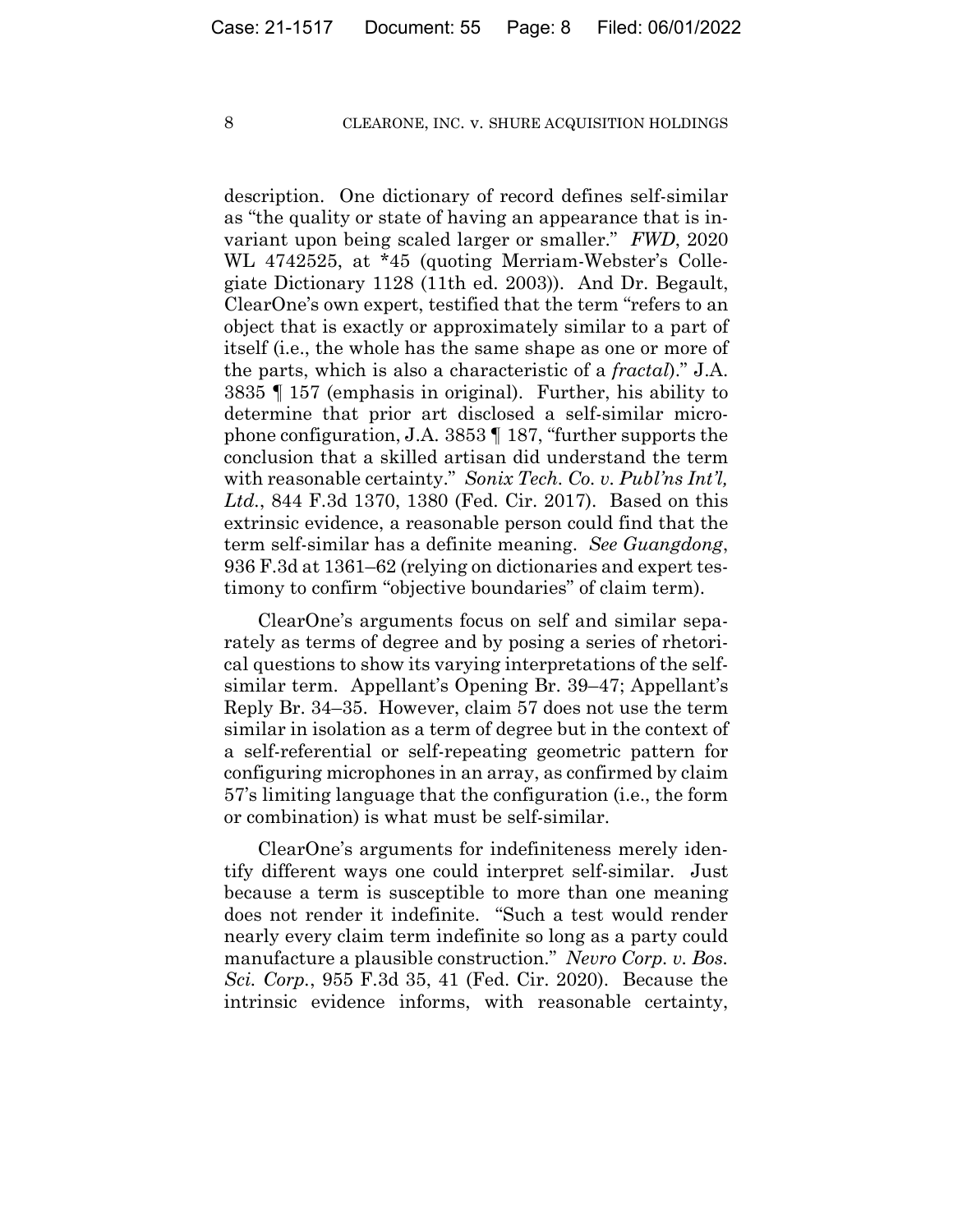skilled artisans about the scope of the invention, and because substantial evidence supports that scope, we affirm the Board's holding that claim 57 is not indefinite.

 We next address the Board's decision denying ClearOne's request for authorization to file a sanctions motion. We review questions of compliance with the Board's procedures for an abuse of discretion. *Intelligent BioSys., Inc. v. Illumina Cambridge Ltd.*, 821 F.3d 1359, 1367 (Fed. Cir. 2016). The Board abuses its discretion if its decision "(1) is clearly unreasonable, arbitrary, or fanciful; (2) is based on an erroneous conclusion of law; (3) rests on clearly erroneous fact finding; or (4) involves a record that contains no evidence on which the Board could rationally base its decision." *Id*. We conclude the Board did not abuse its discretion in denying ClearOne's request.

Sanctions are not awarded automatically; the Board has discretion to impose them. *See* 37 C.F.R. § 42.12(a) ("The Board *may* impose a sanction against a party for misconduct[.]" (emphasis added)); *see also* 37 C.F.R. § 42.11(d)(1) ("[T]he Board may impose an appropriate sanction on any attorney[.]"). The Board also has discretion to determine whether a party may file a sanctions motion in the first place. *See* 37 C.F.R. § 42.20(b). The Board's regulations do not obligate it to allow the filing of a sanctions motion, let alone sanction a party.

The Board did not abuse its discretion in denying ClearOne's request to file its sanctions motion. After holding a hearing on the merits of the sanctions motion, the Board issued an order explaining that several considerations weighed against allowing ClearOne to file the motion. *See Sanctions Decision*, 2020 WL 6434969. The Board found the arguments ClearOne raised in its sanctions motion were "essentially the same as the arguments presented and developed in its Request for Rehearing" and, thus, "amount[ed] to nothing more than a thinly veiled attempt at a second bite at the apple." *Id*. at \*2. On appeal,